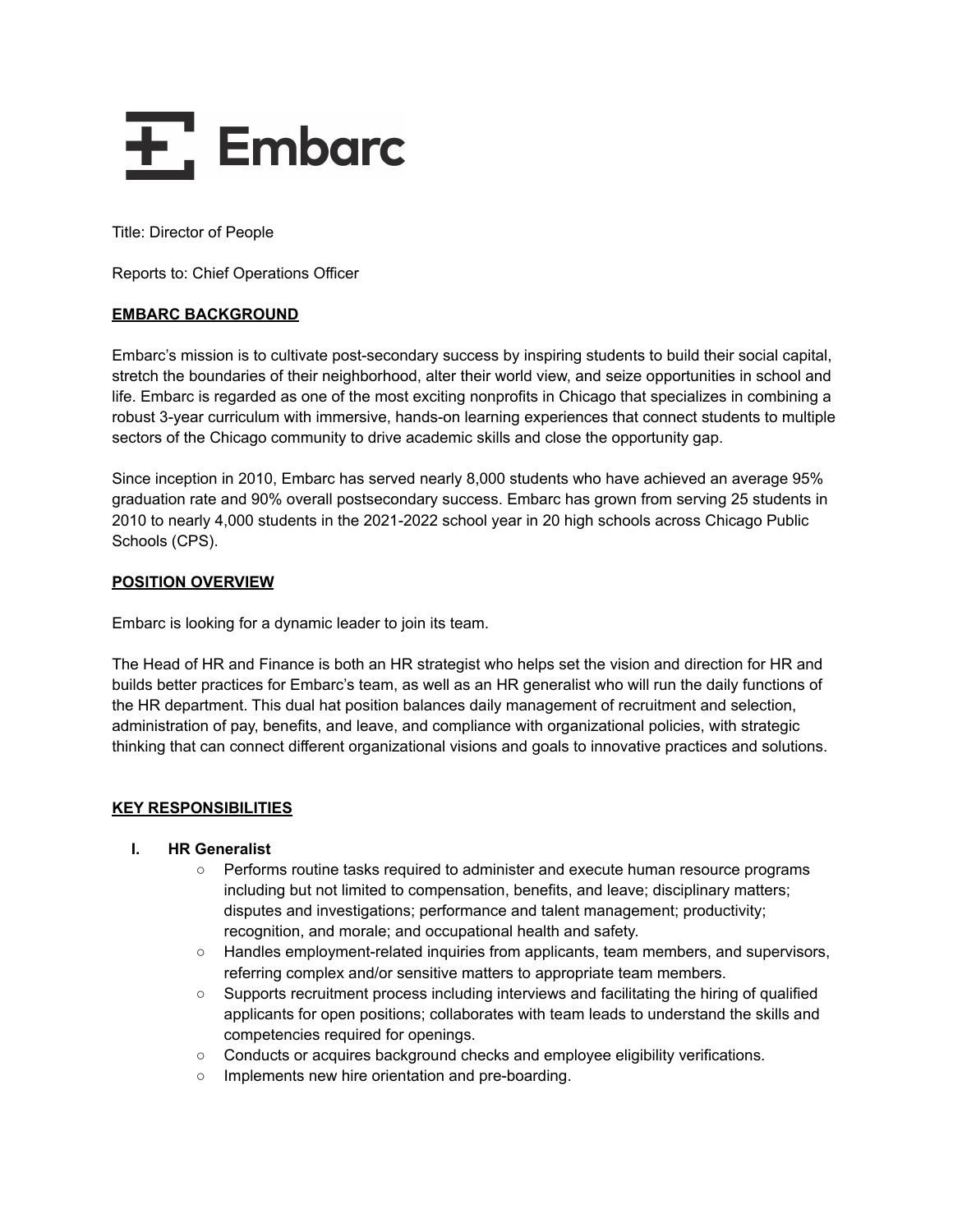- $\circ$  Reviews, tracks, and documents compliance with mandatory and non-mandatory training, continuing education, and work assessments. This may include safety training, anti-harassment training, etc.
- Attends and participates in employee disciplinary meetings, terminations, and investigations.
- Manage administrative accounts for various Team Member support applications and accounts including but not limited to Amazon, Everlance, Google Drive, Office 365, Uber, Ventra, and Zoom.

# **II. HR Strategist**

- Collaborates with Embarc's C Suite to understand organizational goals and strategy related to staffing, recruiting, and retention.
- Provides leadership to developing and implementing innovative HR solutions for Embarc.
- Plans, leads, develops, coordinates, and implements policies, processes, training, incentives, initiatives and surveys to support Embarc's HR strategy and compliance needs.
- Identifies staffing and recruiting needs; develops and executes best practices for hiring and talent management including ownership of the 360 review process for the entire organization and training facilitation in the 360 process for Team Leads.
- Collaborates with Embarc's data team to develop metrics that monitor key HR strategy and deliverables.
- Champions change management principles and practices for the entire team. Reviews large implementation plans to ensure proper change management practices are being used.
- Monitors and ensures Embarc's compliance with federal, state, and local employment laws and regulations, recommends best practices, and reviews and modifies policies and practices to maintain compliance.
- Maintains and increases knowledge of innovative trends, best practices, regulatory changes, and new technologies; applies this knowledge to create and communicate changes in policy, practice and resources to Embarc's C Suite.
- Provides personal advice and counsel on complex human resource issues to Embarc's C Suite.
- Develops and implements departmental budget.
- Facilitates professional development, training and certification activities for Embarc's entire Team.
- Develops and implements other systems for risk management and mitigation
- Performs other duties as required.

# **SKILLS, EXPERIENCES, COMPETENCIES**

- Minimum 5 years working experience in HR management and strategy
- Excellent verbal and written communication skills.
- Excellent interpersonal, negotiation, and conflict resolution skills.
- Excellent organizational skills and attention to detail
- Excellent time management and prioritization skills with a proven ability to meet deadlines
- Strong analytical and problem solving skills
- Ability to act with integrity, professionalism, and confidentiality.